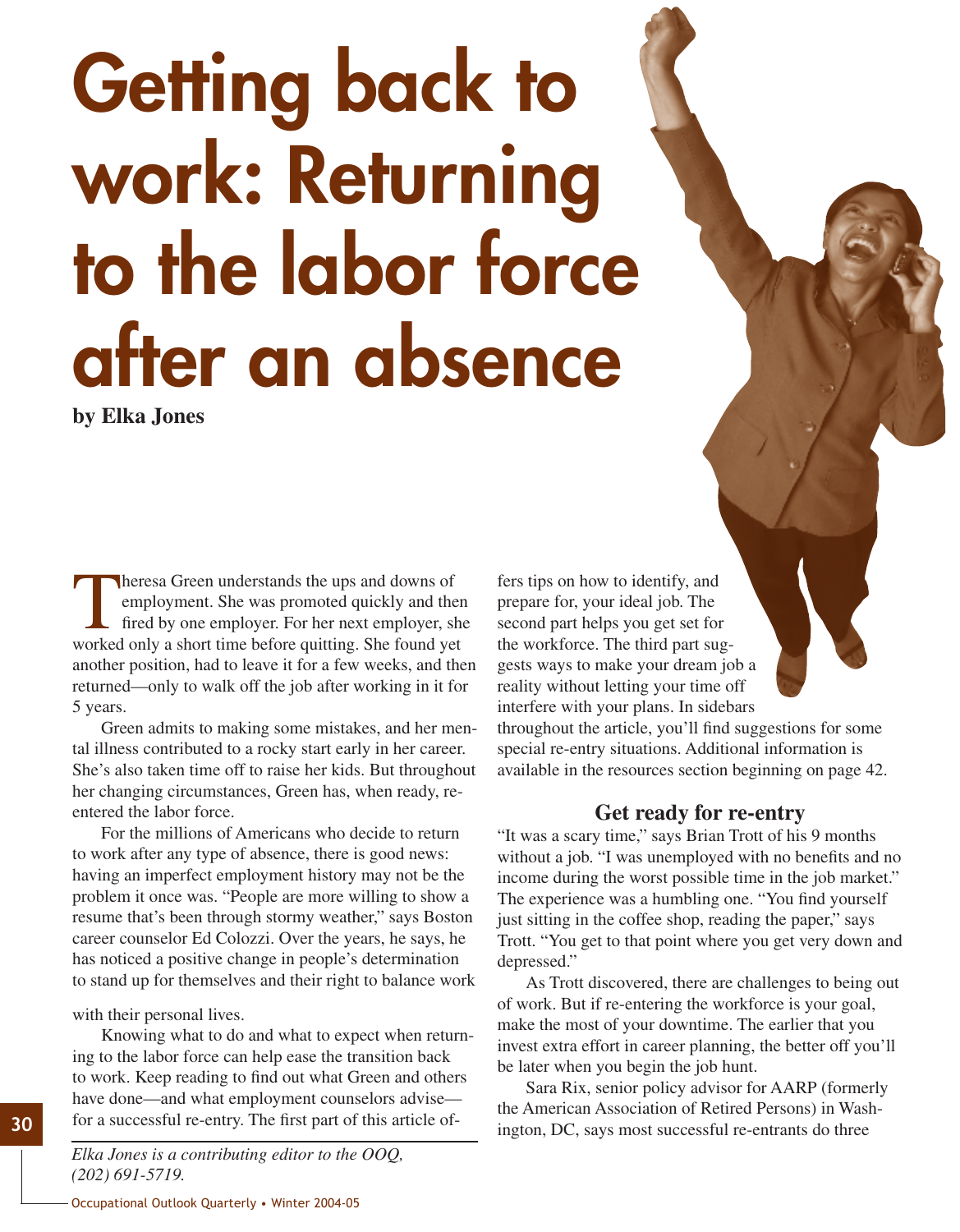things that contribute to their satisfaction: They determine what they want to do, look to see if that type of work is available in their communities, and do what they need to do to qualify for a job.

#### **Consider what you want to do**

Jobseekers should think about their interests and skills and how to apply them in a work setting. Employment counselors agree that assessing both what you like to do and what you are able to do is critical to making a good job match. See the resources section at the end of this article for information about self-assessment guides.

Employment counselors also suggest that jobseekers look at how the world of work is constructed. Nearly all jobs involve working with some combination of people, data, things, and ideas. Knowing what your preferences are can help you decide which types of work environments are likely to be a better fit.

Trott began exploring careers when he got discouraged in his initial job search. With the help of a career coach, Trott started identifying some employment choices. He referred to the *Occupational Outlook Handbook* for detailed occupational descriptions, which include information on working conditions and employment settings. Studying occupations in detail helped Trott identify several that might be good for him, based on his interests and skills.

## **Know what's out there**

Once you know what you want to do, you need to know whether you can find a job doing it. Examine your local job market to see where opportunities exist. In the course of your research, you might find a job you want to apply for. But generally, job-market exploration is your chance to learn about possibilities rather than to search for a specific position.

Conduct a search using common jobseeking methods, including reviewing help-wanted listings, researching employers, "cold calling," and networking. By combining several activities, you can gain insight into jobs in your community.

Informational interviewing is a way of combining research techniques. Find employers that interest you, set up an appointment with as many as you can, and then meet with workers who have jobs that you think you might enjoy. Informational interviews provide an opportunity to ask specific questions about occupations

# Re-entry strategies for jobseekers who have… Spotty work histories

Jobseekers who have not maintained steady employment should pause to think about why. It may be that the types of jobs a person has held have not been well suited to him or her. This is one reason that employment counselors stress the importance of jobseekers exploring what they want to do as a step toward finding a job for the long term.

Jobseekers need self-knowledge so that they can be advocates for themselves. Most employers are reluctant to hire and train someone who will not stay in the position very long. Being able to explain job hopping or gaps in employment, and providing assurance that the pattern is not likely to continue, improves the chances of getting a job.

Additionally, jobseekers can avoid having to reveal the full extent of an intermittent employment past. Counselors note that there are a lot of different ways to write a resume, so jobseekers need to create one that makes the most of their skills without emphasizing their employment history—using a functional rather than a chronological format, perhaps, or providing only years of employment instead of including months and days. After all, a person does not have to account for every minute of his or her time.

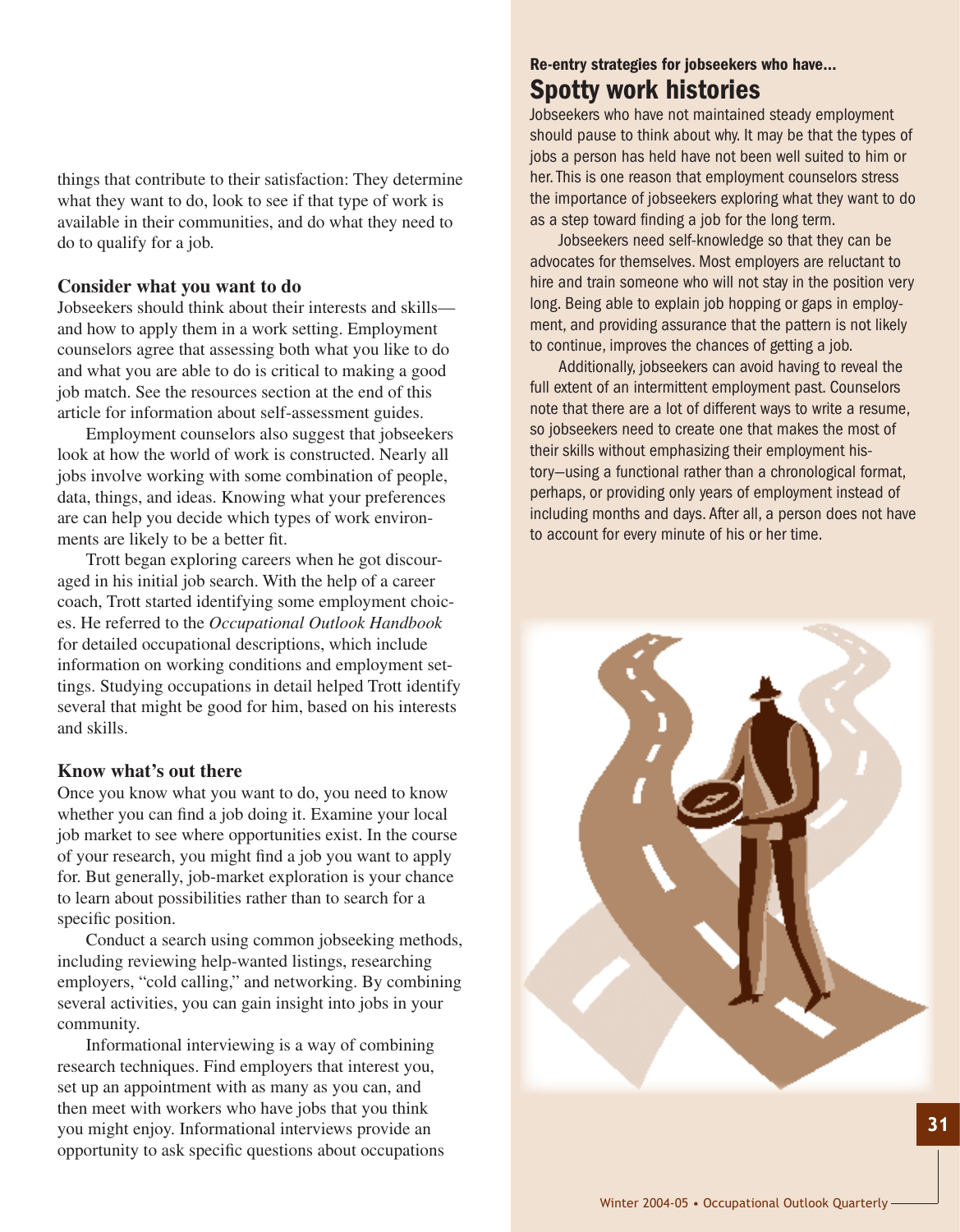# Re-entry strategies for jobseekers who are… Seeking skills

Everyone has abilities that are valuable in the workplace. Some people just need to recognize their work-related abilities, both those that they have and those that they need to develop.

Often, skills are transferable from one experience to another. By describing their performances on similar tasks in the past, jobseekers can demonstrate that they will be able to do what is required in a new job.

Re-entrants who lack recent work experience should evaluate areas of their lives in which they have been successful—such as raising children, maintaining a household, or making ends meet—to identify their skills. Organizational, personal management, decisionmaking, and negotiation skills are just a few of the strengths that people can discuss outside of an employment context.

Some people might need to update their skills. Certain types of jobs—including those dealing with technology, computer science, and engineering—change more rapidly than others. As a result, these fields are more difficult to re-enter after an absence. But jobseekers who find themselves in this situation should identify the skills needed and work toward getting them.

The U.S. Department of Education has information and resources for aspiring students on a variety of topics, including choosing and paying for career or technical training; planning for, enrolling in, and paying for college; and returning to school. For more information, write to the U.S. Department of Education, 400 Maryland Avenue SW., Washington, DC 20202; call toll-free, 1 (800) USA-LEARN (872-5327) or TTY 1(800) 437-0833; or visit online, www.ed.gov/students.



and employers. For example, you might learn about a job's educational requirements and whether the employer provides training, how people typically get started in the occupation, and what's required to be promoted.

Trott found informational interviewing valuable and recommends it for other jobseekers. But, he cautions, remember that arranging for these interviews usually involves cold calling—contacting workers or employers who don't know you—and that cold calling often is unsuccessful. "If I got 2 out of 10 people to talk to me, I was doing really well," says Trott. "You've got to deal with some rejection. It's not easy, but you have to keep at it."

In addition to helping you learn about occupations and employers, informational interviews help you to network. And networking, discussed in more detail later, is a crucial tool for scoping out the "hidden" job market.

#### **Meet job qualifications**

The more you learn about what you want to do and what your local job market offers, the more you should learn about the qualifications needed for the types of positions you want. Consider testing your interests in a "real world" work situation before launching into a full-fledged pursuit of a new career. Volunteering, job shadowing, or similar hands-on opportunities might help you to discover whether a job that seems just right on paper is all wrong in reality.

If you determine that you need some training or retraining, employment counselors suggest pausing to make sure that you're ready to invest the required effort and money. When you're prepared to commit to training, the next step is to find out how much to get and where to get it. Employers are one source of training; some occupations involve employer-provided training specific to a company or a job.

Community colleges are another possible training source. See the resources section at the end of the article for information about community colleges and other training courses and programs, including where to find them.

 Training varies, depending on the type and complexity of a subject area. Some people might have to take only a class or two. Other people, especially those who are retraining to enter a different occupation, might need to enroll in a lengthy program. Ultimately, only you can decide what's right for you. When Julie Pearson realized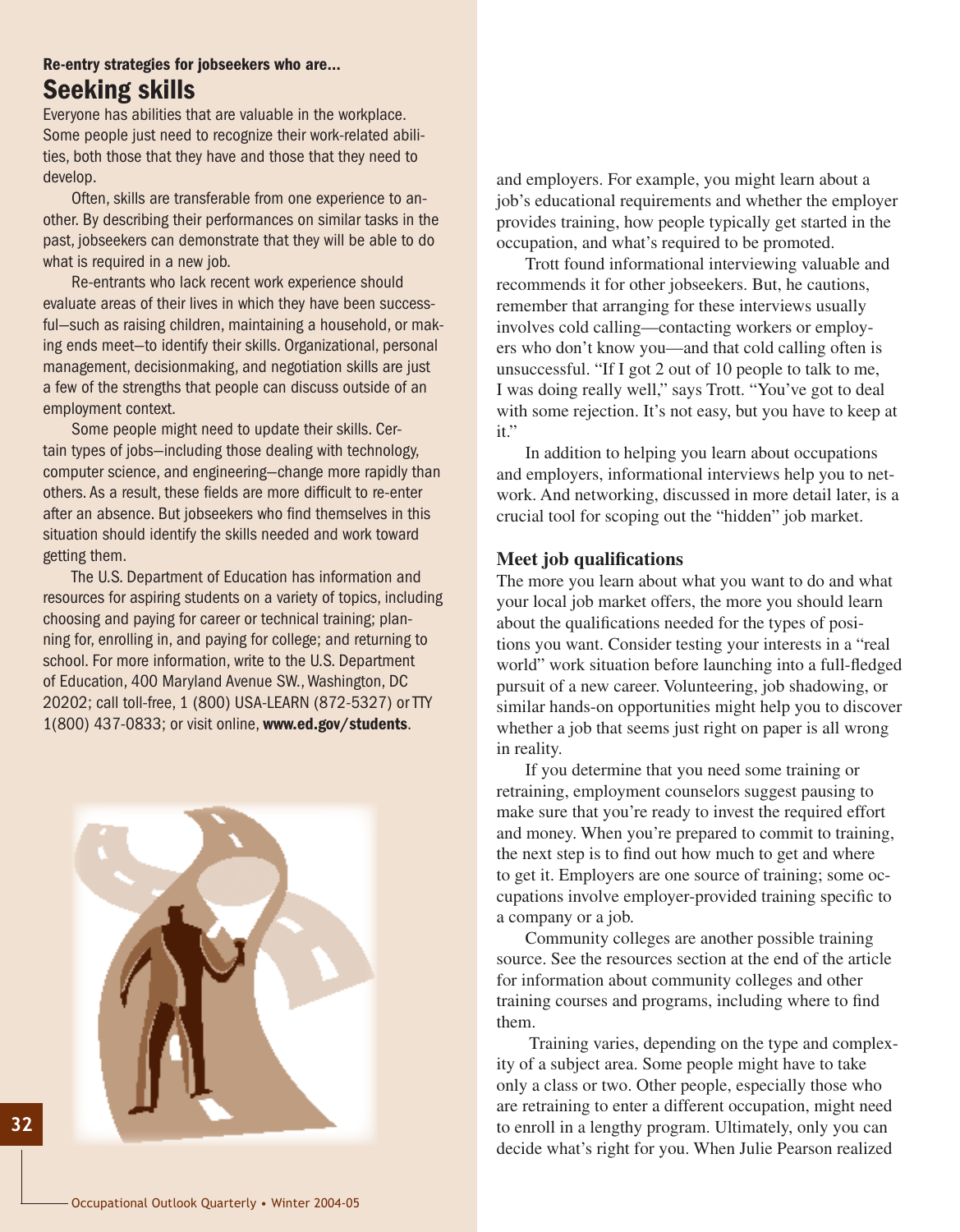how unhappy she was in her previous job, she stepped off the work path and went to school full time for 2½ years. "I won't lie: it was hard," she says. "But I haven't looked back."

Pearson's decision to go back to school was an informed one. With the help of a career counselor, she considered what her skills were and what she wanted from a job. Pearson researched careers and concluded that the occupation of dental hygienist seemed a perfect fit.

The self-assessment made a difference; Pearson now thoroughly enjoys what she does. "You spend a lot of time at work," she says, "but if you can find the right job, it's almost like you're not working."

## **Get set for the workforce**

For many jobseekers, especially re-entrants, getting ready to join the working world can seem daunting. After all, most workers want more than just a paycheck, says Troy Justesen, deputy commissioner of the Rehabilitation Services Administration in Washington, DC. "It's one of the first questions someone asks when you meet: 'So what do you do?'" he says. "Work defines our identity. It contributes to our self-worth and sense of pride."

Minimize the stress of looking for work by knowing what to expect. Help prepare yourself by finding out where to get career assistance, being ready to work hard to find a job, and thinking about ways to balance work with life.

#### **Seek help…**

When Brian Trott was ready to re-enter the workforce, he didn't go it alone—he had help in the form of career resources, assessments, and counseling. You, too, can benefit from many types of assistance. A lot of career help is available, and much of it is free. You just need to know where to look.

Federally funded One-Stop Career Centers are located throughout the country and offer many free resources for jobseekers. These resources include informational materials, resume-writing seminars, and Internet access for online jobseeking. Some people qualify for additional services, such as individualized counseling and job training.

There are a variety of other options for employment assistance. Most colleges and universities, for example, provide career counseling services to their alumni as well as to their students.

Individuals with special re-entry situations may have specific sources of help. What is available at a given employment center and what is offered to you may vary, depending on your situation and where you live.

In addition to employment centers, look into other options within your community. For example, some religious organizations sponsor seminars or support groups for people who are returning to work. Individualized career guidance is also offered, for a fee, by private employment counselors.

To find publicly funded employment centers, check the blue pages of your telephone book; for private employment centers, check the yellow pages. Program offerings, including contact information, also may be available online. See the resources section at the end of the article for more information.

#### **…But take the lead**

Employment offices, employment counselors, and community organizations provide valuable assistance to jobseekers. Still, it is important to recognize that these resources have limitations—and the success of your job hunt depends, primarily, on your efforts. "A lot of places offer help, but it's up to you to take control of your job search," says Grant Collins, a former welfare coach and current chief of staff for the Office of Family Assistance in Washington, DC.

Collins and other counselors stress that the most successful jobseekers are those who are proactive. Trott, for example, didn't just sit in the coffee shop; he took action that led to results. "I've been at my job 11 months now—and I love it!" he says. "I enjoy what I do, but I spent a lot of time getting here."

Dedicating a great deal of time and effort to a job search is not only recommended, it's essential. Most employment counselors suggest that people look for work in an organized way, as if the search itself were a full-time job. Begin each morning just as you would if you were going to work: get up early, get dressed, and have breakfast. Then, approach the day's regimen of job-hunting tasks with the same interest and professionalism that an employer would expect.

Taking charge and approaching a career search seriously can help you focus on the importance of finding a job. And as Trott and others have discovered, staying focused increases the likelihood that jobseeking efforts pay off.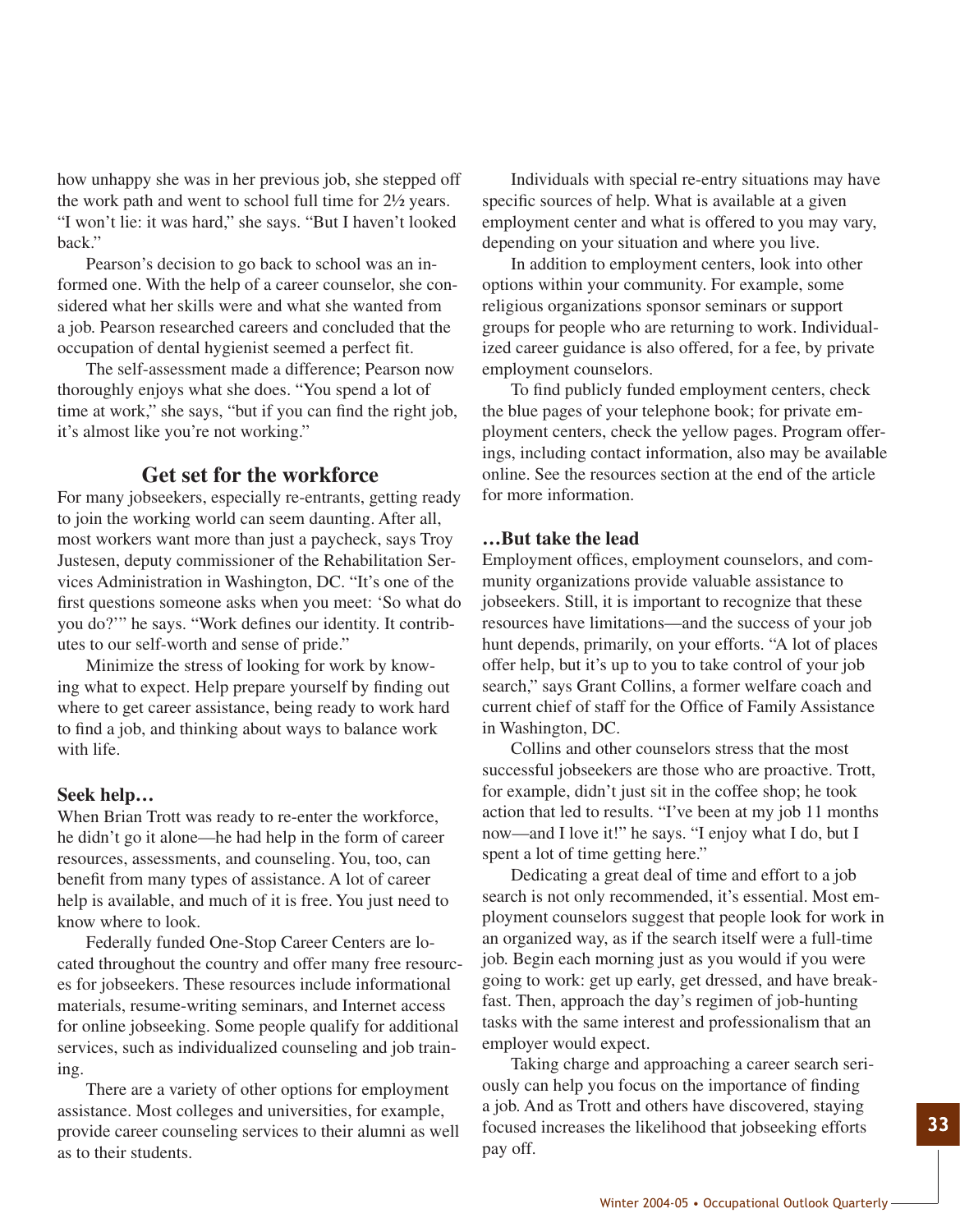## Re-entry strategies for jobseekers who have… Criminal records

Ex-offenders are not much different from other jobseekers. But they do have some special issues to consider.

When first thinking about employment options, these jobseekers might be more focused on getting a job quickly than on finding a long-term career. Any job done well can help establish solid, postconviction employment performance and thereby pave the way for better future opportunities. Jobseekers should also find out if having a criminal record prevents them from entering or resuming work in any occupations that interest them. Federal and State laws differ in barring licensure of convicted felons in some occupations, such as security guard.

There are also some things that ex-offender jobseekers can do to help themselves. If they do not have these documents already, jobseekers should get a birth certificate, a Social Security card, and photo identification as soon as possible because proof of identification is required for employment. Some employment counselors suggest that jobseeking ex-offenders get a copy of their criminal arrest record, or "rap sheet," to review what is on it and to check it for mistakes. In addition, jobseekers might want to consult their State's repository of criminal records or contact an attorney about the possibility of having a criminal record sealed or expunged.

When applying for a job, ex-offenders should tell the truth about their criminal record. Being truthful might cause difficulty in the short run, but the alternative—lying to get a job, only to have an employer later discover a conviction—can cause more difficulty in the long run. Honesty does not, however, mean that jobseekers need to put specifics about a conviction on an application. Instead, counselors recommend writing something like, "I welcome the opportunity to explain the circumstances surrounding my conviction during an interview."

It is best not to go into too much detail during a job interview when talking about criminal history. State the nature of the offense, perhaps acknowledge having made a mistake, and then redirect the discussion toward the positive, such as completion of coursework or proof of skills relevant to the job.

There are also benefits available to employers—such as tax credits and Federal bonding—to encourage them to hire exoffenders. During an interview, a jobseeker should first discuss his or her work history, skills, and abilities. Then, the added incentives can be mentioned.

Many of the rules and procedures that ex-offenders need to follow when seeking a job are State-specific. The National H.I.R.E. Network offers a listing of these resources by State. Information is available by writing the National H.I.R.E. Network, Legal Action Center, 153 Waverly Place, 8th Floor, New York, NY 10014; by calling (212) 243-1313; or by visiting online at www.hirenetwork.org.

## **Balancing work with life**

Life isn't just about work. If you haven't had a job for a while, though, it might be harder to draw a line between your work and your life. This is because the absence of a job has allowed you to do other things and fulfill other commitments. Managing your life has become your job.

In preparing to re-enter the workforce, it is important to recognize that balancing life and work involves making tradeoffs. "It's a matter of figuring out what part you want a job to play in your life," says Chris Olson, a counselor at the New Ulm, Minnesota, Life-Work Planning Center, which assists homemakers in their return to work. This is important whether you're starting over or just sorting things out.

*Starting over*. For some people, getting back to work is part of beginning anew. Larry Matthews wanted to make a fresh start of his life when he was released from prison after serving a 7-year sentence. "The hardest part is when you first come out," says Matthews. "No one accepts you. You need to get back into society."

One of the first things Matthews did toward that effort was to get a job. He credits his success to his decision to stay strong, keep focused, and not look back. "I kept to my plan to get a job and stay out of trouble," he says. And his determination has helped him to excel at work, get his own place, and be a good role model for his son.

*Sorting it all out*. Knowing how work fits into your life also helps you to define yourself. "It's important to develop a work identity," says Suzanne Wagner, research associate of Project Match, a Chicago-based organization that has developed the Pathways Case Management System for State and local welfare agencies. "Everyone develops various identities, based on the relationships they have and the roles they play. Often, nonwork identities, such as that of a parent, spouse, or significant other, are stronger and take priority. So when there are problems, the work part of a person's life is the first to go."

Wagner illustrates by citing Sarah, a Pathways participant in New York who was ready to return to work despite being a single mom with many demands on her time. When Sarah first went back to work, says Wagner, she was overwhelmed to the point of being nearly unable to function. But with the help of her Pathways counselors, Sarah was able to create a specific, step-by-step plan each month to address her problems and focus on getting a better job.

Sarah separated her personal life from her jobseeking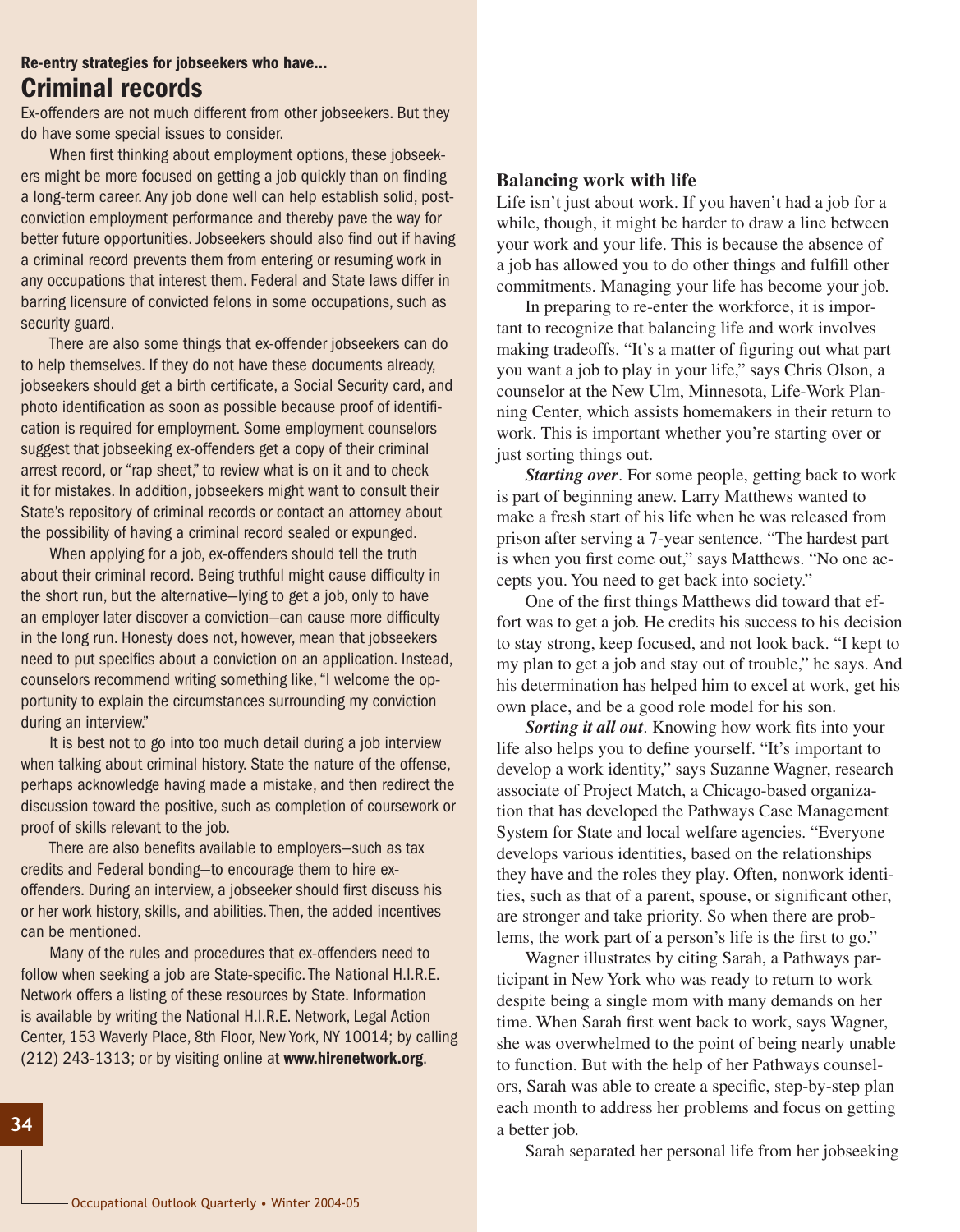efforts. After she sorted out many of her personal problems, Sarah pursued a longstanding interest by enrolling in an auto mechanics course and getting a part-time job on an assembly line. Sarah and her counselors broke down bigger goals into mini-goals, helping Sarah to see her life as manageable and her goals as achievable.

## **Go land a job!**

Finding job openings, completing applications, writing resumes and cover letters, and interviewing—the basic steps to getting a job probably sound familiar. But the details of what these steps entail, and how to handle them in light of re-entry, may be less clear. This section provides an overview on the basics of getting a job and is geared toward jobseekers who have been out of work for a while.

Jobseekers and employment counselors say it's important to remember that success will come, but it might take time. Try not to get discouraged as applications or resumes are rejected or go unanswered, as they sometimes will be. Don't worry about whether your prior employment record, or lack of one, is a hindrance. Instead, throughout the jobseeking process, picture yourself doing work you enjoy. As Theresa Green says, "Really, it's your performance once you start the job that matters—not your past."

## **The 21st century job search**

Often, one of the hardest things about getting a job is finding one that's available. Employment counselors suggest conducting a search that uncovers both advertised and unadvertised job openings.

*Networking*. Employers fill the majority of job openings through the unadvertised, or hidden, job market. Once you realize that almost all job openings are announced through word of mouth, says career counselor Ed Colozzi, you can adjust your job search accordingly. And that can lead to a more productive quest.

Jobseekers should spend a significant amount of time networking—talking to people, and then asking those people for names of others to talk to—to learn about any

*Computers—available at career centers and public libraries—can help jobseekers.*March 1919 March 2019 Winter 2004-05 • Outlook Quarterly Property and Outlook Quarterly Property and Outlook Quarterly Property and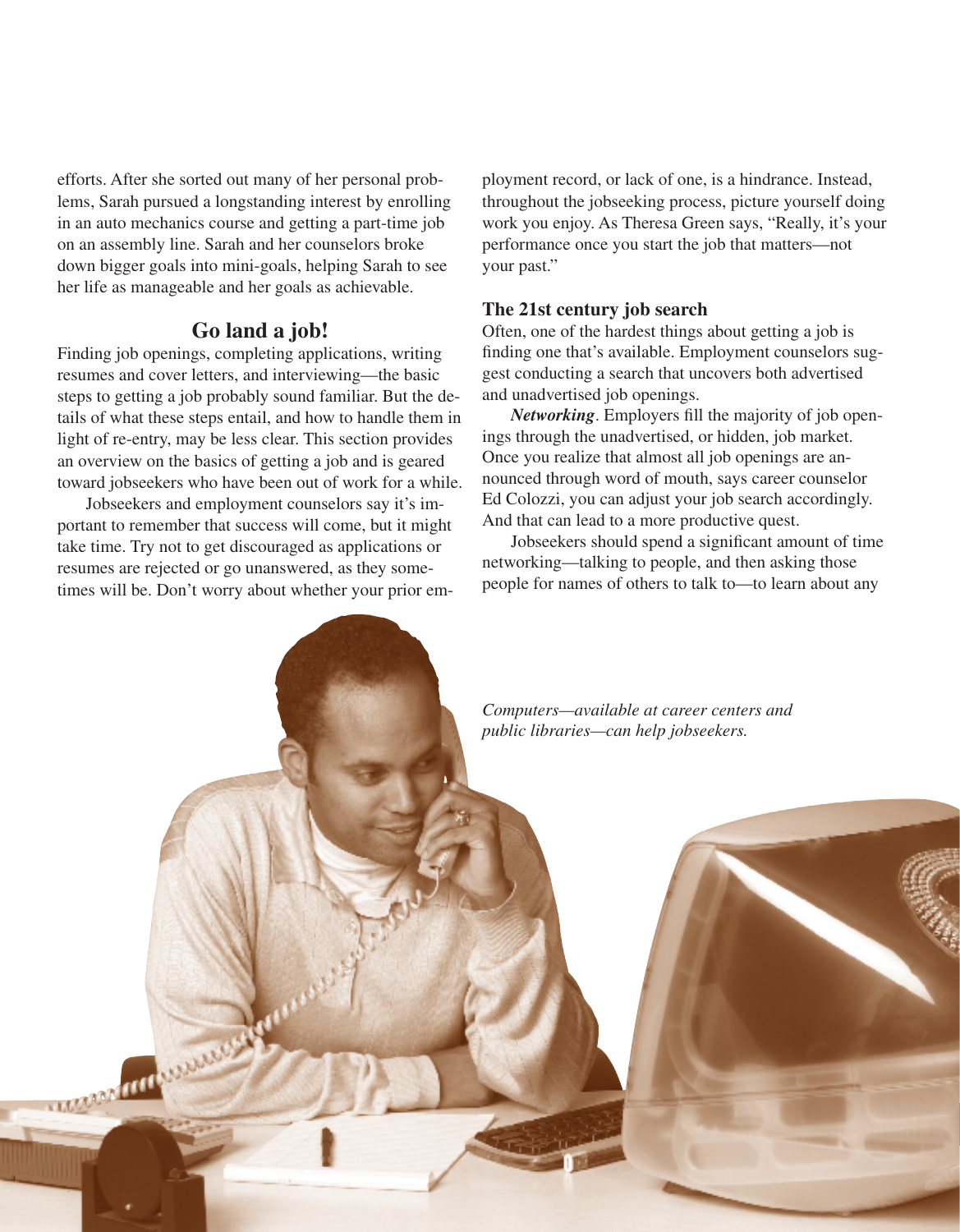# Re-entry strategies for jobseekers who have… Too little or too much work experience

When applying for some positions, jobseekers who do not have much practical experience may feel that they lack options. The same is often true for jobseekers who have more experience than a position requires. In both situations, jobseekers should show a willingness to acquire new skills.

*Too little work experience*. People who have a limited employment history can still have a significant work history. Jobseekers should think about the skills they use in what they do and where they go in their everyday lives. Some of those skills might qualify as experience that can be applied in a job. Unpaid work, such as volunteering or performing community service, often allows people to gain experience.

Employment counselors say that jobseekers who have little or no employment history should look for an entry-level position—especially one that provides an opportunity for some onthe-job training—and should try to convey to employers that they are eager to learn new skills.

*Too much work experience*. The opposite problem of having too little experience is having too much. In an interview, an employer might say something offputting, such as, "You're overqualified" or "We can't pay you what you're accustomed to." When responding to comments of this nature, jobseekers might want to let the interviewer know that they are aware of what the job involves or what its general level of pay is, that they want the job, and that they are a good fit for it—and why.

Jobseekers who have significant experience may encounter some degree of age bias. One way in which more experienced jobseekers can respond is to redirect the prospective employer's attention by discussing how their skills can benefit the employer's organization. Counselors suggest saying something like, "I have experience, but I also have enthusiasm and up-to-date skills, and I learn new tasks quickly."

Older workers may want to keep some dates off their resume. For example, by the time jobseekers are in their 50s, they probably do not need to include the date they graduated from high school or college. It is important, however, to highlight recent classes or skill upgrades. As is the case for jobseekers who have little work experience, experienced jobseekers can demonstrate their motivation and ability to pick up new skills.

More information for workers aged 50 and older is available by writing to AARP, 601 E Street NW., Washington, DC, 20049; calling toll-free, 1 (888) OUR-AARP (687-2277); or visiting online at www.aarp.org/careers. The U.S. Department of Labor's Senior Community Service Employment Plan offers help for economically disadvantaged senior citizens. To learn more, write to the Division of Older Worker Programs, U.S. Department of Labor, Employment and Training Administration, 200 Constitution Avenue NW., Room N-5306, Washington, DC 20210; call (202) 693-3842; or visit online at www.doleta.gov/seniors.

available positions. In some communities, job clubs provide a way to network.

Another way to network that is recommended by employment counselors is to keep active in your desired career field even if you aren't working in it. Attending association meetings, contributing to a newsletter, volunteering, or working part time can help you maintain or expand your group of contacts. While Julie Pearson was still training for her new career, for example, she got a part-time job in a dental office. That position later turned into a full-time job after she completed her studies in dental hygiene.

Internships and co-operative work arrangements are other ways in which people gain experience and make connections. Many employers hire directly from these programs. They provide another avenue into the unadvertised job market.

*Traditional and contemporary methods*. In addition to uncovering hidden jobs, search for ones that are advertised. Help-wanted postings are everywhere—in storefront windows, on library bulletin boards, and in local newspapers, for example. But some advertisements are misleading, and not all are for legitimate jobs. Be suspicious of ads that promise high earnings in a short time, require a purchase, or charge fees, for example.

Traditional media are no longer the only venue for publicizing job vacancies. Deborah Russell, manager of Economic Security and Work at AARP, says that people who haven't looked for a job in a while might notice some differences. "The computer age has in many ways changed job searching," she says. For example, the Internet can be a valuable source of information about employers and the types of positions that they offer. And because employers frequently use their Web sites or online job banks to post openings, jobseekers may want to investigate these options. Most aspects of looking for jobs remain the same, however.

#### **Effective presentation**

Employers want to know some important information about you before they invite you for a job interview or offer you a position. In addition to providing your name and contact information, you are asked to describe your experience, skills, and education. You also should expect to supply the names and phone numbers of people who can act as references.

Obviously, you want to present your history (both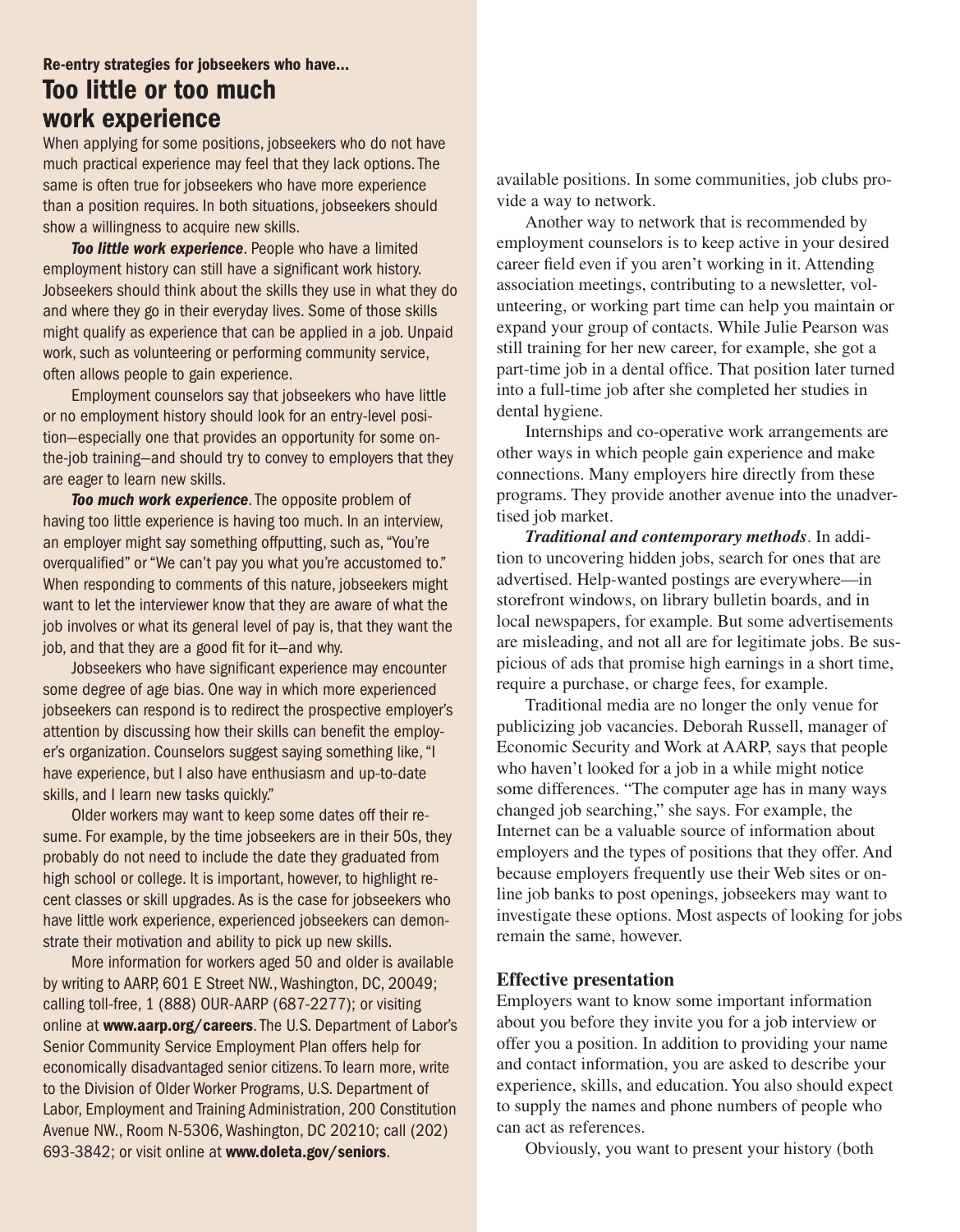good and bad) to potential employers in the best possible light. Well-crafted applications, resumes, and cover letters help you to do this. And strong references reinforce a solid presentation.

Different jobs have different procedures for candidates seeking a job. Some employers require jobseekers to submit an application; other employers require a resume and cover letter. Still others require both.

*Acing applications*. Fitting your background and accomplishments into an application sometimes requires a little creativity, especially if you're returning to work after a long absence.

If you don't have much paid experience, counselors say that you can give job titles to volunteer work or academic pursuits. For example, current or recent students who have little job history may want to list "student" as a job title and then describe a school project or assignment that relates to the job they're applying for.

Throughout the jobseeking process, however, don't succumb to dishonesty. If you think employers might have a problem with your past, you can be sure they'll have a bigger problem with your lying about it. "When you fill out applications, tell the truth," says Larry Matthews. Matthews acknowledged his criminal record on his job application—and was hired by his current employer the same day.

Your reason for leaving a former job might be problematic, but employment counselors say you should address it rather than ignore it. "Leaving sections blank for any reason is often a red flag for employers, so you'll need to give an explanation," says Grant Collins of the Office of Family Assistance. Collins and other counselors say it's a matter of phrasing. Some circumstances, such as stopping employment to raise a family, get a better job, or return to school, are fine to state directly, they say. Other circumstances, particularly those that may be seen as negative, are better if described less specifically.

 Theresa Green had been promoted quickly and then fired at a time when her performance was affected by then-undiagnosed bipolar disorder, also known as manic-depressive illness. While in a manic state, Green impressed her employer, who expedited her promotion. But when she fell into a depressive state—related to the illness and unrelated to the job—Green was unable to perform basic functions at work. She was fired after a couple of months.

Now that Green has been diagnosed, she knows that

# Re-entry strategies for jobseekers who've been… Fired or laid off

It is never easy to lose a job, but there is an upside, employment counselors say: job loss provides an opportunity to find something better.

*Fired*. Often, a firing is a sign of a poor job match. Understanding the reasons behind a termination can help people avoid similar situations in the future.

Counselors advise against using the word "fired" during the hunt for the next job. "Job ended" or "involuntary separation" are alternative answers jobseekers can put on an application that asks about the reason for leaving. Using these less volatile terms increases the likelihood of being invited for an interview, during which an employer has the option of asking for more details.

It is a good idea to be honest during an interview. No matter what the reason behind the firing—even if it's something serious, such as stealing, abusing drugs or alcohol, or doing a bad job—it is better to be upfront. Mention the cause of the problem without going into too much detail, and then return to solid ground by talking confidently about personal strengths and the skills obtained at the job prior to the termination.

Jobseekers are also advised never to speak poorly of a former employer. In fact, fired jobseekers should try to remain on good terms. Even if the circumstances surrounding a departure were less than favorable, some employers may still be willing to act as a reference or write a letter of recommendation for former employees.

**Laid off.** Many people have experienced involuntary layoffs, so future employers are likely to understand and sympathize with jobseekers who are in this situation. However, laid-off workers should probably look for another job as soon as possible to avoid large gaps in employment, as such gaps may be negatively construed.

The U.S. Department of Labor and State Unemployment Insurance agencies offer help and information to those who have been, or anticipate being, laid off. Retraining might be an option for some people and, in certain cases, this training may be provided at no cost through One-Stop Career Centers. For more information, write to the U.S. Department of Labor, 200 Constitution Avenue NW., Washington, DC 20210. Jobseekers may also call toll-free, 1 (877) US-2JOBS (872-5627) or TTY 1 (877) 889-5627, or visit the Department of Labor's Employment and Training Administration online,

www.doleta.gov/jobseekers/laidoff\_workers.cfm.

**37**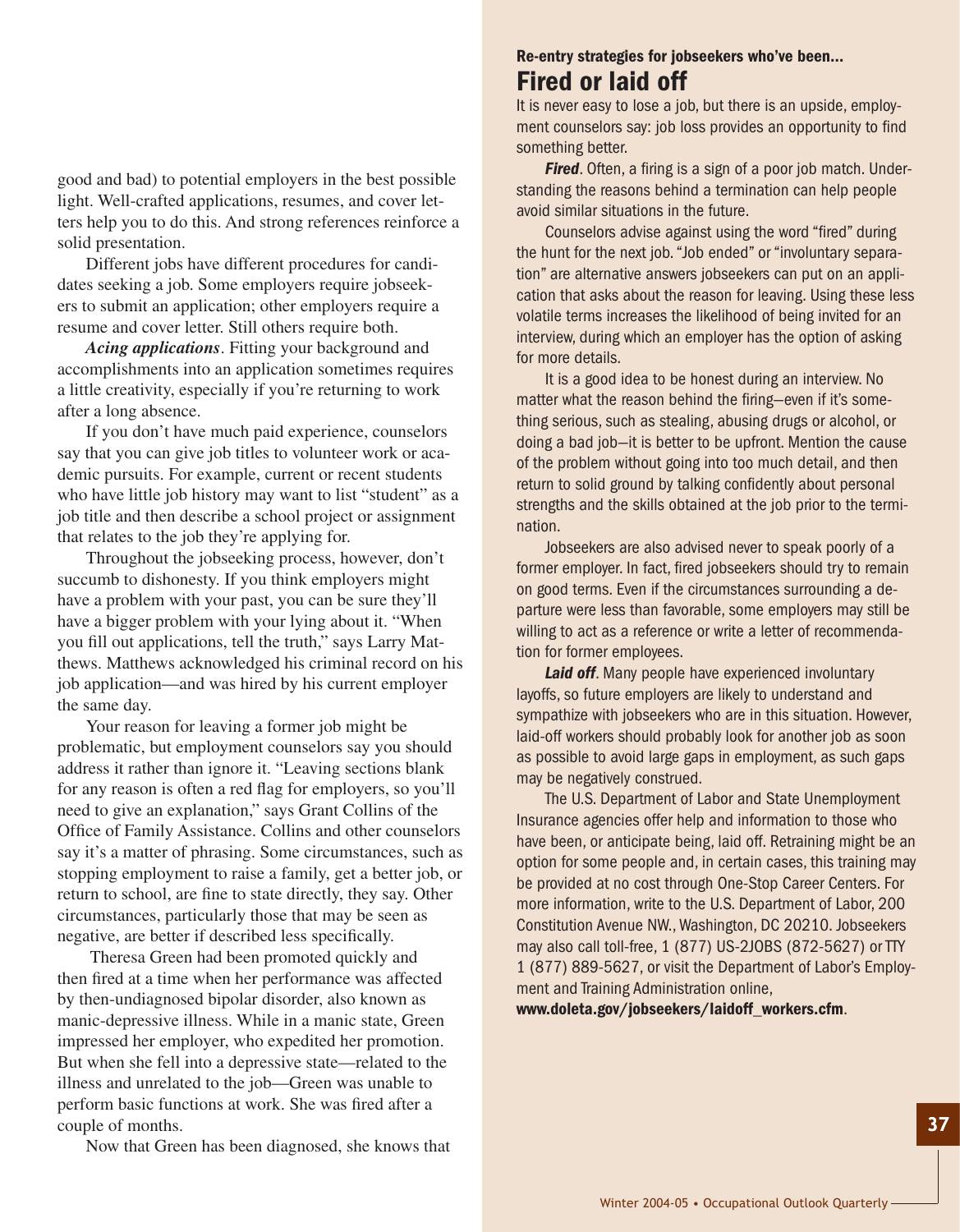her mental illness was the reason behind her rapid ascent and decline. But because she successfully manages her disorder, she doesn't want subsequent employers to hold the difficulties of her past against her. On job applications when she began looking for work again, Green was selective but truthful in reporting what happened. "I didn't come right out and say I was fired," she says. "When I did have to explain why I left the other job, I simply said that I was promoted really quickly and was unhappy with the increased job responsibilities."

*Resumes for re-entry*. A resume provides much of the same information as an application, but it allows greater flexibility. This flexibility extends to the ease with which resumes are created on personal computers. Gone are the days when jobseekers could send out multiple copies of the same resume; most employers now expect resumes to be tailored to each advertised vacancy. The one-type-fits-all resume is no longer very effective.

Employment counselors point out that there are many different resume styles, although some may be more appropriate than others for re-entry situations. The most common styles are functional and chronological. How you decide to structure your resume, counselors say, depends on which style is best for emphasizing your strengths and downplaying your weaknesses.

A functional resume—one that focuses on skills rather than work history—is usually preferred if you've been out of the workforce for a while. When creating a functional resume, focus on tasks or skills you're good at, such as budgeting or management, and then build your resume around them. Tailor these skill sets to the job you're applying for; in other words, find out what types of skills the employer is looking for, and then find concrete examples of when or how you have demonstrated the skills. A brief summary of work history usually follows this skills presentation.

When Julie Pearson applied for a job in her new field, she focused on the skills she gained in her previous job. "It became a really big selling feature," she says. "You always have some sort of transferable skill, and my old job gave me good communication and computer skills. It showed that I was professional and knew how an office works, and employers were interested in what I could do for their business environment." Pearson's resume helped convince herself as well as her employer. "Making the switch wasn't as hard as I thought," she says.

The functional resume is not for everyone, however. If you have a relatively solid record of employment, you might want to highlight it by using the chronological resume, a more traditional format in which a listing of jobs held is presented from most recent to least. Even if you choose this format, you may still want to include a short skills summary at the top of your resume to focus on your greatest selling points.

Within any type of resume, small gaps in employment often can be easily overcome. Brian Trott says that he got around having to mention his unemployment by using years only, instead of including months, when giv-

> ing the time periods for his former jobs.

*Cover letters for a callback*. Resumes generally require an introduction, and the cover letter serves this purpose. Additionally, a well-written cover letter can help you to stand out from your competition.

Use your cover letter to convey the kinds of traits that employers seek in workers, such as competence, professionalism, enthusiasm, and courtesy. You might also call attention to some experience or skill you have that makes you a good choice for the job. As you did in completing applications and writing your resume, take the time neces-



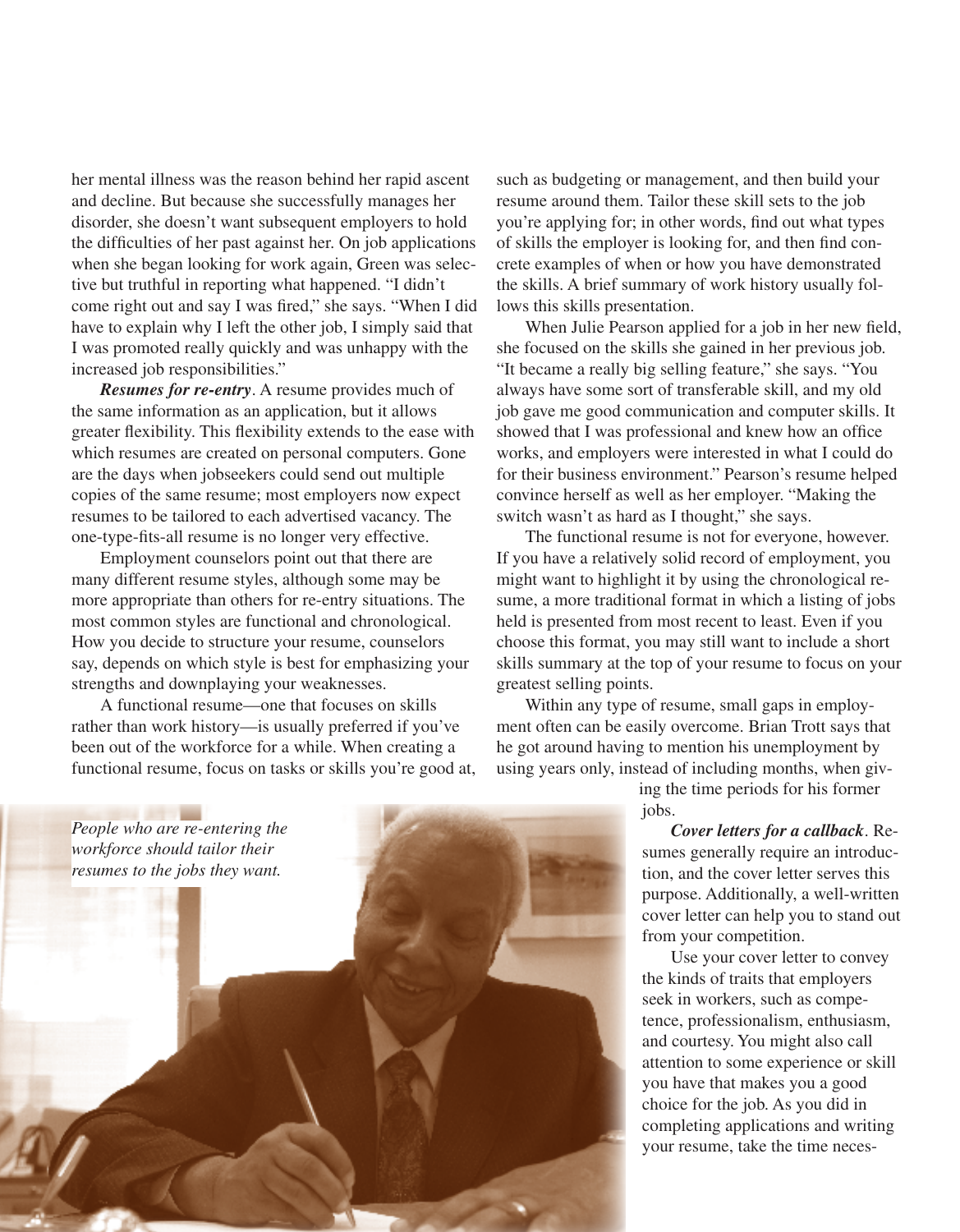sary to ensure that your cover letter is neat and accurate. A sloppy, error-filled letter isn't likely to convince an employer that you would do a good job.

Employment counselors say that the cover letter might also be a good place for re-entrants to explain any noteworthy gaps in job history that employers might otherwise view with suspicion. But counselors stress that jobseekers should keep this explanation short and not mention any unnecessary negatives. Keep the focus on your abilities and the reasons why you'd be an ideal person to hire.

*Work references for the jobless*. At some point in the job search, you will likely be asked for the names and contact information of several people who can vouch for your character and work ethic. It's a good idea to think about these references before you're asked for them. As a courtesy, you should also inform people before you use them as references and explain that potential employers might be contacting them to discuss you.

If possible, employment counselors say, try and reconnect with people you used to work with. Green says that she has asked former employers to be references for her, and all—even the one who fired her—were willing to help.

If you haven't had a job recently, there are other options. Green isn't currently employed, opting instead to volunteer for a nonprofit organization. And although she says she would be able to get a recommendation from her last employer, she doesn't plan on using old references when she is ready to go back to work. "I am active in my volunteer work for the nonprofit, on the PTA and PTO boards, and at church," she says. "So now I'd probably use recommendations from these activities."

Employment counselors agree with this approach. "Volunteering shows that you are able to get somewhere on time and be there on a regular basis," says Suzanne Wagner of Project Match, "and this is what employers are looking for."

To identify possible references, think about people you've come in contact with who might be able to convey to employers that you are dependable and hardworking. For example, recent graduates might want to ask a former instructor, coach, or mentor to serve as a reference.

#### **The job interview**

Most employers want to meet applicants before deciding whether to hire them. Making a good impression when

you're face to face with an employer is the next step in getting back to work. Preparing for this meeting is one of the best ways to ensure success.

*Prepare and rehearse*. It is important, employment counselors say, to do your homework and know something about the job before going into the interview. Employers want to know how well your skills and abilities match those required for the position they're looking to fill. So, the more you know about what they want, the easier it will be to demonstrate that you're a good fit.

Finding out about the job should include finding out about the company, suggests Francina Carter, correctional program specialist for the National Institute of Corrections in Washington, DC. "If you have time, do some research," she says. "Find out what the company does or what it makes." Researching the company enables you to better explain to employers why you want to do the job, she adds. Many public libraries have reference materials available, and most companies provide general information about themselves on their Web sites.

Brian Trott agrees that research is important. When he finally got a job, he says, it was largely due to the work he put in upfront. "I went in to my interview with a file full of research on the company, and they were, like, 'Wow!'" he says.

Employment counselors also say that practicing for an interview really helps. This practice includes thinking about how you will answer some of the questions you are likely to be asked. It also includes doing mock interviews or rehearsing your answers aloud. In addition, consider the interview itself as practice: you may not get the first (or second or third or more) job you interview for, but each interview gives you an opportunity to get better at presenting yourself to employers. Evaluate your performance after each unsuccessful interview—contact the employer, if you can—to find ways to improve for the next time.

Interview questions fall into three general categories, say counselors: Employers want to know if you can do the job, if you will do the job, and if you will fit in. In the interview, you need to affirmatively and proactively communicate your answers to these questions.

Re-entrants should also realize that some techniques may have changed since they last interviewed for a job. "An interview is no longer just to tell your story," says AARP's Deborah Russell. "Employers want to know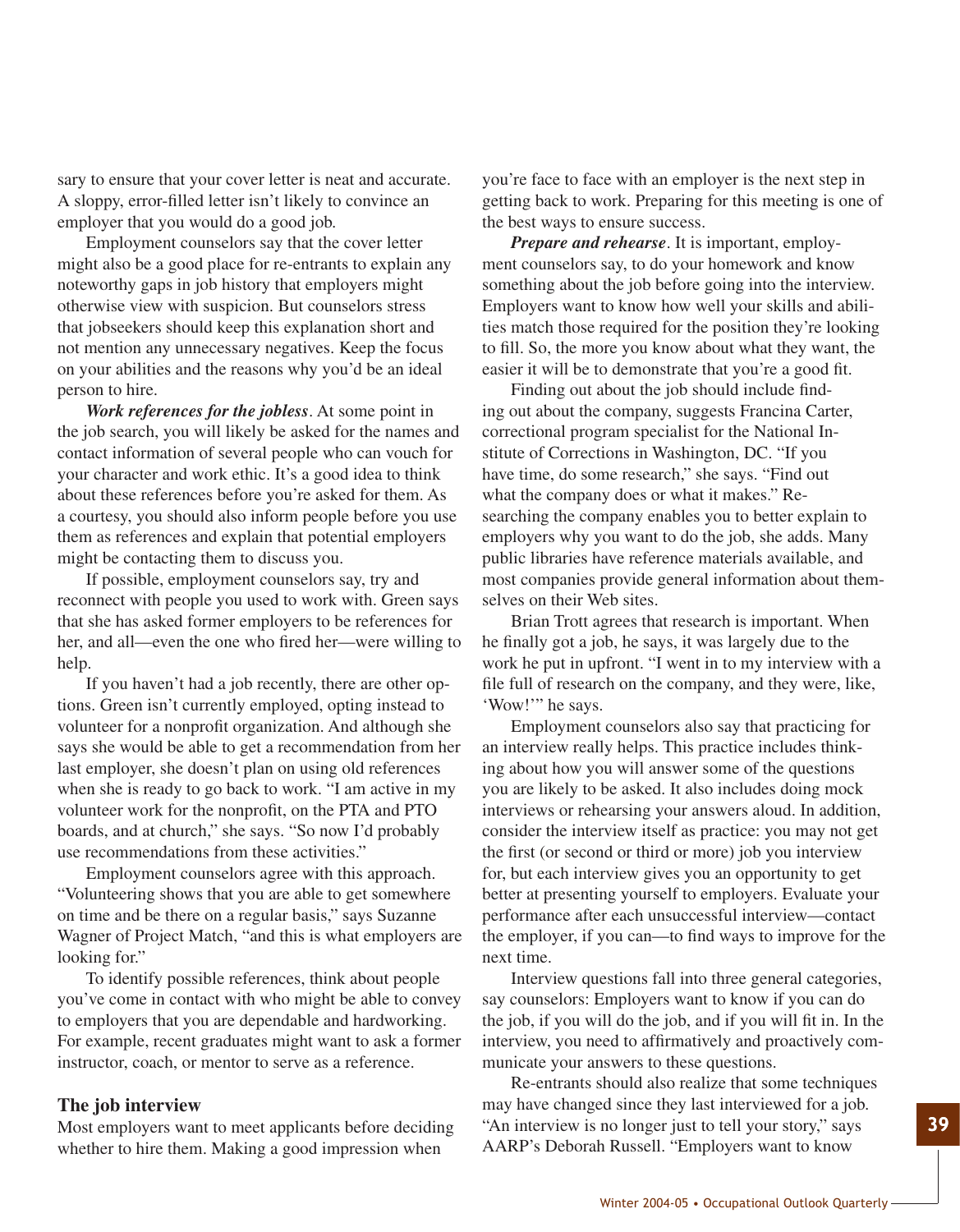## Re-entry strategies for jobseekers with… Disabilities

When (or whether) to disclose a disability to a potential employer depends on the individual and his or her situation. People who have a noticeable impairment should be prepared to talk about it within the context of convincing an employer that they will be able to do the job.

Like all jobseekers preparing for an interview, individuals with disabilities should find out as much as possible about a position for which they are applying. This is particularly important for people who might require workplace accommodations, so that they can better explain their specific needs to the employer.

Generally, employment counselors say it is not necessary to mention a disability in a cover letter or resume unless the disability directly relates to a person's work qualifications. The jobseeker should focus on his or her abilities and how they relate to a position.

Resources that are mentioned in the article can be helpful to people with disabilities who are returning to work. Vocational Rehabilitation agencies help people with disabilities through a variety of services, including job placement, on-the-job training, and financial assistance with education-related or job-training expenses for eligible jobseekers. For information, write to the Office of Special Education and Rehabilitative Services, U.S. Department of Education, 400 Maryland Avenue SW., Washington, DC 20202-7100; or call (202) 245-7468 or TTY (202) 205-5637. A list of State Vocational Rehabilitation agencies is available online at **bcol02.ed.gov/Programs/** EROD/org\_list.cfm?category\_ID=SVR.

The Department of Veterans Affairs Vocational Rehabilitation and Employment Service provides a variety of employment services for veterans who have U.S. Armed Forces-connected disabilities. A list of offices by State is available online at www.vba.va.gov/bln/vre/ emp\_resources.htm.

Other significant employment support includes both individualized counseling (through the Ticket to Work program) and financial work incentives (for people who receive Social Security income). For more information, write to the Social Security Administration, Office of Public Inquiries, Windsor Park Building, 6401 Security Boulevard, Baltimore, MD 21235; call toll-free, 1 (800) 772-1213 or TTY 1 (800) 325-0778; or visit online, www.ssa.gov/work.

A comprehensive, Government-sponsored Web portal, managed by the U.S. Department of Labor's Office of Disability Employment Policy as part of the President's New Freedom Initiative, is available at www.disabilityinfo.gov. The Job Accommodation Network (JAN), a free service of the Office of Disability Employment Policy, assists in the employment and retention of people with disabilities by providing information about job accommodation, self-employment and small business opportunities, and related subjects. For more information, contact JAN by mail, P.O. Box 6080, West Virginia University, Morgantown, WV 26506-6080; by telephone toll-free, 1 (800) 526-7234 (voice and TTY); or online, www.jan.wvu.edu.

who you are, how your skills fit, and how you will handle yourself."

Russell explains by describing the behavioral interview, a common technique in which interviewers propose a hypothetical situation and ask how an applicant would react. The scenario might be intended to reveal your approach to having multiple deadlines to meet or the role you would take when working in a group.

Overall, you want the employer to come away from the interview with a clear understanding of why you would be a valuable employee. To convey this, discuss what you're offering and why you're the best person for the position. In other words, show self-confidence. "I had to believe in myself," says Trott.

*Time off, not wasted time*. When preparing for an interview, you should also think about what to say about your time spent not working. Addressing employment gaps yourself, instead of letting the interviewer raise them, gives you a chance to head off any misconceptions an employer might have about your work history.

Employment counselors suggest that you not lead with an explanation of your time off, but rather embed it within discussions about your experiences or accomplishments. Mentioning experiences that are directly relevant to the job for which you are interviewing helps you take control of the situation.

Trott says that during interviews, his period of unemployment did come up. "I explained to them, 'I've done a lot of work to get here today,'" he says. His effort exploring careers; determining his skills, interests, and values; and researching the company and the positions he interviewed for—gave him the confidence that he was right for the job.

It's perfectly OK to stand up for yourself and your decisions when talking about why you stopped working, say counselors. And, they add, if not all of your choices were wise ones, it's often a good idea to acknowledge this. Then move on to talking about improvements you've made and things you've accomplished.

"If you're talking to employers and explaining a gap in your resume, it may be for raising a family, or traveling to Europe for a year," says Troy Justesen of the Rehabilitation Services Administration. "If there are other reasons, be clear, but stress, 'It will have no bearing on my ability from this point forward.'"

*Difficult or illegal questions*. Personal questions that don't have anything to do with your ability to do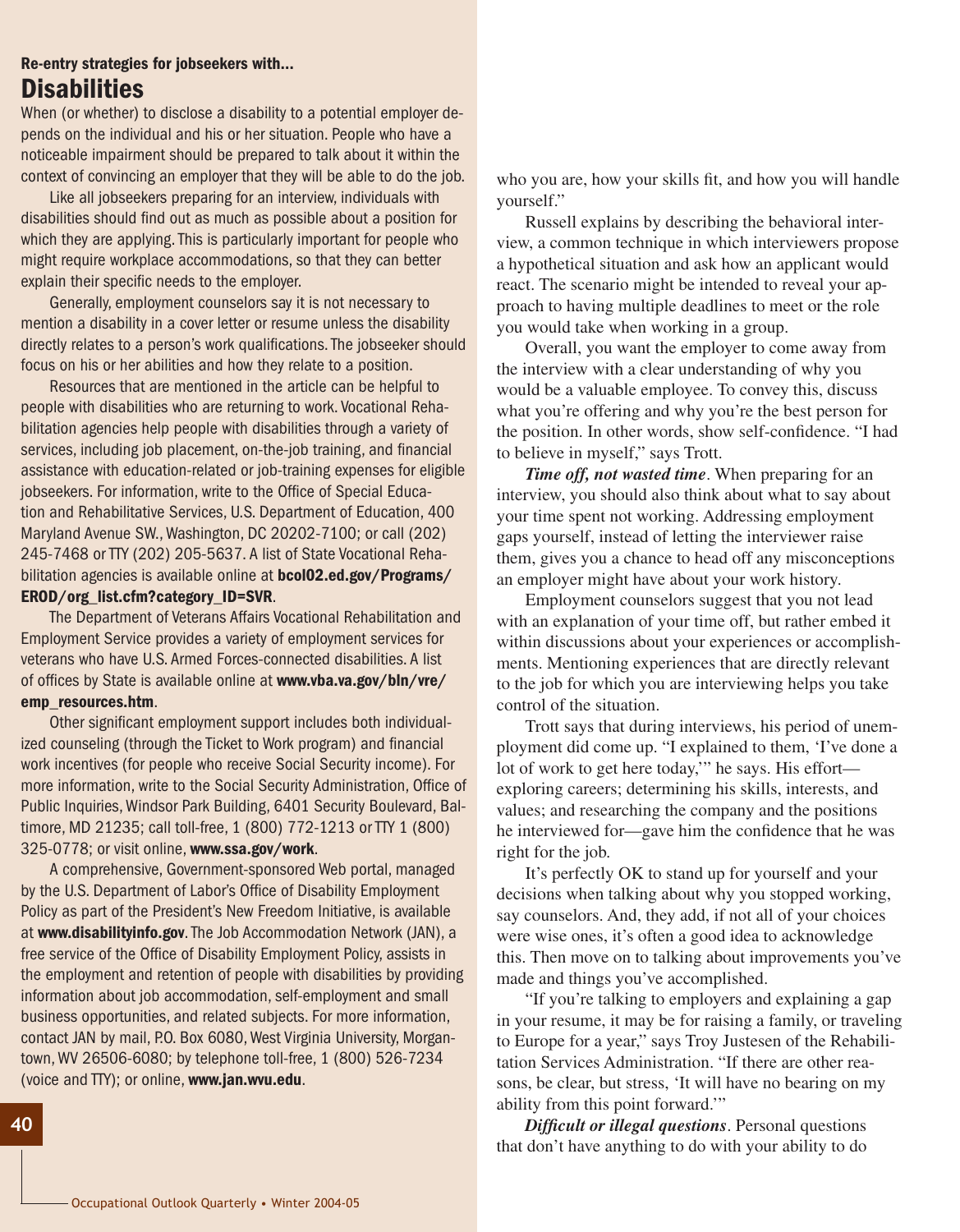a job, such as questions about your age, marital status, or disability, are often illegal. However, employment counselors say that employers sometimes don't know the law. So, if you're asked illegal personal questions during interviews, you should probably assume that the employers don't have bad intentions. "If they did, you wouldn't want to work for them anyway," says Linda Batiste, a consultant at the Job Accommodation Network in Morgantown, West Virginia.

Employment counselors say that it's usually best not to respond "That's illegal!" when asked an inappropriate question; such a reply would reduce your chances of getting the job. Batiste says that some people find a way of addressing the question, while others brush over it and use the opportunity to provide supplemental information. "Each individual should respond in the way he or she is most comfortable with," she says.

But no matter how you choose to handle difficult questions, try to respond in a way that redirects the conversation toward your skills and abilities as they relate to the job.

*Interview day*. On the big day, remember to gravitate toward the positive. If you've made it to the interview, it means the employer likes what you have to offer. Your preparation has given you an added advantage. Stay positive, keep focused, and try to relax.

It's normal to feel stressed when you're in a job interview, say employment counselors. Even if you're anxious, try not to display this outwardly with nervous habits, such as tapping your feet. You should also dress professionally, shake hands, smile, and look the interviewer in the eyes when communicating. Arriving early or on time is also important, so you may want to practice getting to the site before the day of the interview if you aren't sure where you're going or how long it will take you to get there.

When it came time for Trott's interview, he was ready. "You sell them," he said. "You've got to show them that you're sincerely interested." But don't overdo it. Although you want to impress the interviewer, counselors say, you should not try to present yourself beyond where you are in either your training or your career.

Follow up the interview with a thank-you letter, which provides another opportunity to highlight why you would be a good choice for the position. Continue the job hunt while waiting to hear back, and you're well on your way toward re-employment.

#### **Putting it all together**

Getting back to work may take awhile, even if you do everything right. But try not to get discouraged. "Know that there is something out there for you," says career counselor Ed Colozzi. "Success may not come on the first try, but it will come."

Counselors say that sometimes, if people are having trouble, they may need to re-evaluate their expectations and desires. Instead of seeking to enter a new career at the same level you were in your previous field, for example, you might consider seeking an entry-level position to gain experience. "It may not be your dream job," says Francina Carter of the National Institute of Corrections, "but it can lead to a better one."

Take Larry Matthews, for example. When he was first released from prison, Matthews took a job in food services. After 2 weeks, he was promoted to a warehouse position; after another month, he became a supervisor. "Now, I run the place," says Matthews.

One-Stop Career Centers have employment counselors who may be able to help you examine what you've been doing and suggest modifications to your plan. Private employment counselors can help in this way, too.

Supportive discussion groups can also be helpful. "If people have been out of work a long time," says Chris Olson of the Life-Work Planning Center, "it's important for them to find out that what they're going through is normal, that they're not alone."

Matthews agrees. "You can't let your self-esteem get low," he says. "Get together with others who are going through the same thing, and start talking about it."

*Words of experience*. Brian Trott offers encouragement for jobseekers who might feel discouraged, as he once did. "Keep going, because it will come together," he says. "It's a generic thing to say, but it's true."

Larry Matthews offers similar advice. "Be strong and keep your head up," he says. "Have faith."

Your options are more numerous than you might think, adds Julie Pearson: "You'd be surprised at what you can swing. I never would've thought I could do it."

Your journey to re-entry will give you personal insight and job-search knowledge that will remain a valuable tool as you manage your future career and the changes it may bring. "Now that I'm not working again, it will be me deciding what I want to do when I'm ready to get a job," says Theresa Green. "And I look forward to that challenge."